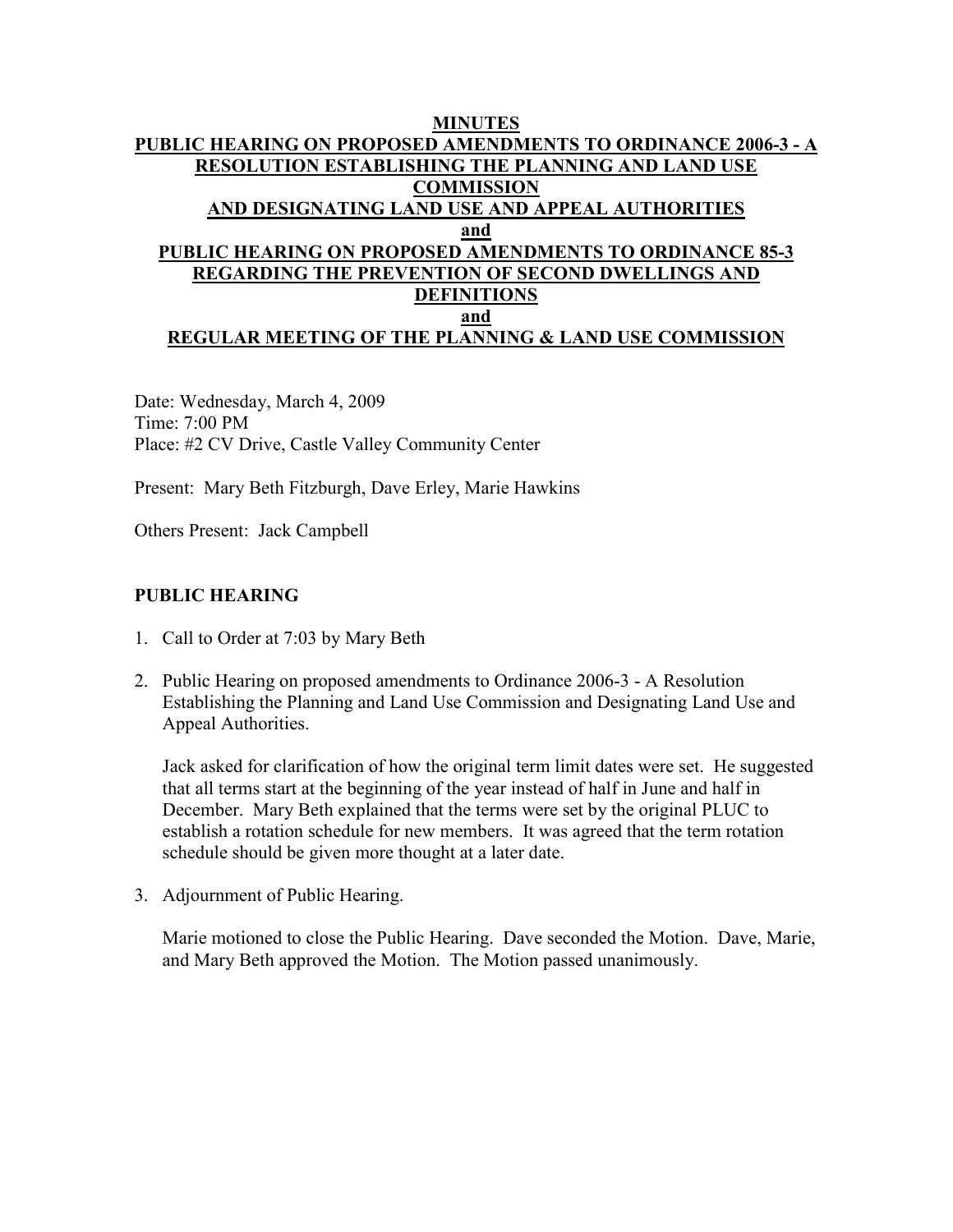### **PUBLIC HEARING**

- 1. Call to Order at 7:11pm by Mary Beth.
- 2. Public Hearing on proposed amendments to Ordinance 85-3 regarding the prevention of second dwellings and definitions.

Jack initiated a discussion of habitable space, living quarters, and IBC definition as criteria for determining whether a building is a second dwelling. He suggested stating that "for the purposes of this ordinance, if one or more of these are evident…" Mary Beth confirmed that outdoor canning kitchens do not count as a second kitchen.

3. Adjournment of Public Hearing.

Marie motioned to close the Public Hearing. Dave seconded the Motion. Dave, Marie, and Mary Beth approved the Motion. The Motion passed unanimously.

# **REGULAR PLANNING AND LAND USE COMMISSION MEETING**

- 1. Call to Order at 7:15 pm by Mary Beth.
- 2. Open Public Comment.

None

### APPROVAL OF MINUTES

3. Regular meeting of February 4, 2009.

Minor corrections to the minutes were made. Dave motioned to approve the February 4, 2009, minutes as amended. Marie seconded the Motion. Dave, Marie, and Mary Beth approved the Motion. The Motion passed unanimously.

### REPORTS

4. Building Permits Update.

No building permits issued.

### NEW BUSINESS

5. Election of new Vice-Chairperson.

Dave motioned to nominate Marie for Vice-Chairperson. Marie seconded the Motion. Dave, Marie, and Mary Beth approved the Motion. The Motion passed unanimously.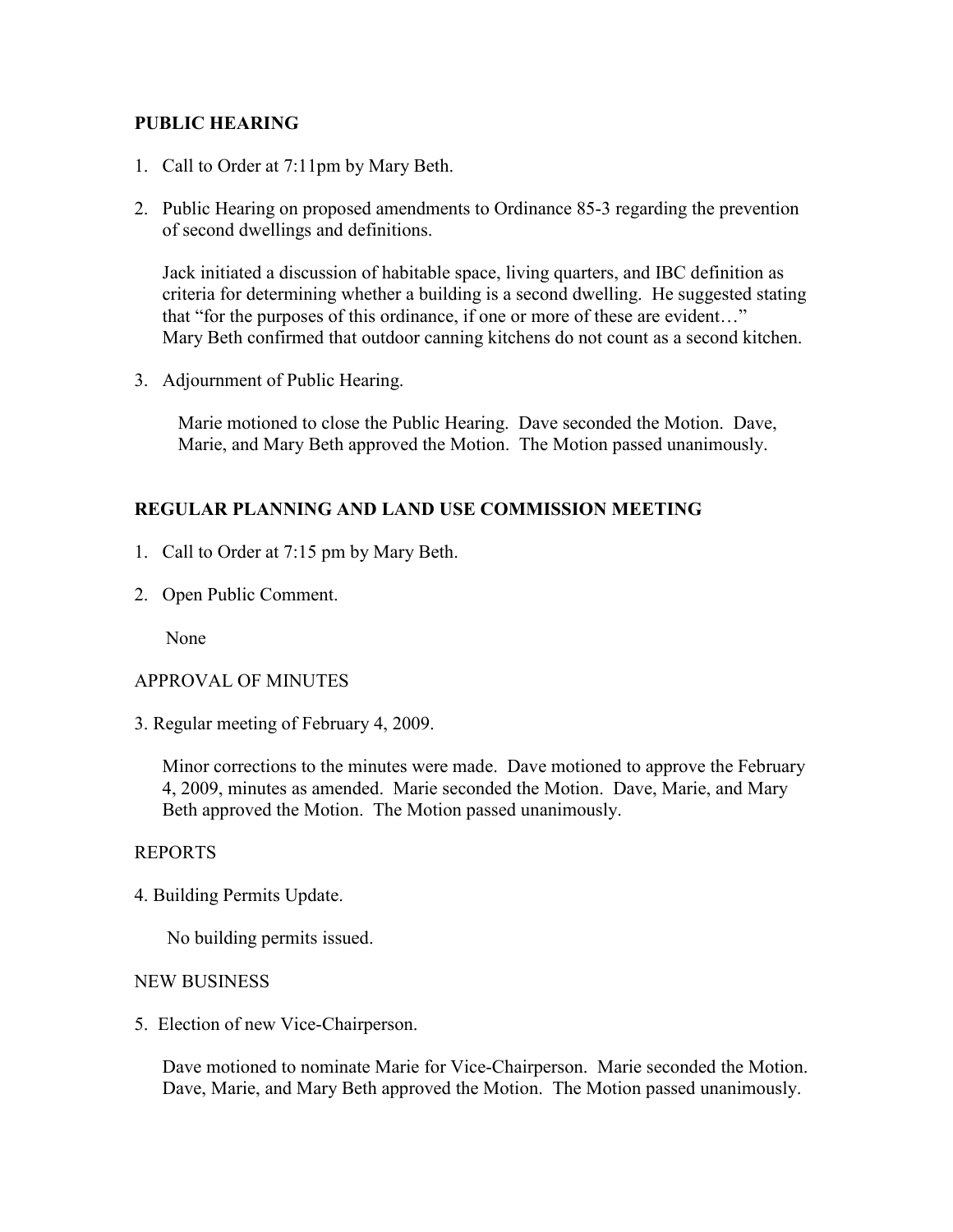6. Discussion and possible action re: amending Ordinance 85-3 regarding the prevention of second dwellings and definitions.

The Commissioners discussed the definition of **dwelling** in Section 1.3.2.I.1. Dave wondered whether allowing an outdoor kitchen provided a loophole for a  $2<sup>nd</sup>$  dwelling if the residents were willing to cook outdoors. Mary Beth stated that the new definition still restricts individuals from living in an accessory building. Each accessory building can have either one kitchen or one bathroom but not both. The decommissioning contract requires that either the bathroom or the kitchen must be removed from the prior dwelling.

Mary Beth asked whether the first line should read "permanent" human habitation. The consensus was that the line should read as is.

Mary Beth reviewed other minor changes to the Definitions Section of Ordinance 85-3 that pertain to dwelling units and single-family dwellings. They included clarification that decks and balconies not covered by a roof are not counted in combined square footage and instructions on measuring floor area. Also covered were changes in terms, including **one-family dwelling** to **single-family dwelling** and **dwelling unit** to **dwelling**. After a discussion of the definition of **roof**, the Commissioners decided to delete canvas and plastic and only allow shade cloth and screening as coverings that are not considered roofs.

Dave motioned to approve amendments to Ordinance 85-3 as amended tonight. Marie seconded the Motion. Dave, Marie, and Mary Beth approved the Motion. The Motion passed unanimously.

### OLD BUSINESS

7. Discussion and possible action re: amending Ordinance 2006-3 (tabled).

Dave motioned to untable this item. Marie seconded the Motion. Dave, Marie, and Mary Beth approved the Motion. The Motion passed unanimously.

Mary Beth reviewed changes made to this document since the last meeting and asked for discussion. Marie asked whether a time limit should be set on appeals. The consensus was not to do so at this time. Jack asked for clarification of the last sentence in Section 18 pertaining to the Appeal Authority. Mary Beth explained that any review by the Board of Adjustments could only be based upon conditions and information that were available at the time of the original decision.

Marie motioned to approve the amendments to Ordinance 2006-3 as amended. Dave seconded the Motion. Dave, Marie, and Mary Beth approved the Motion. The Motion passed unanimously.